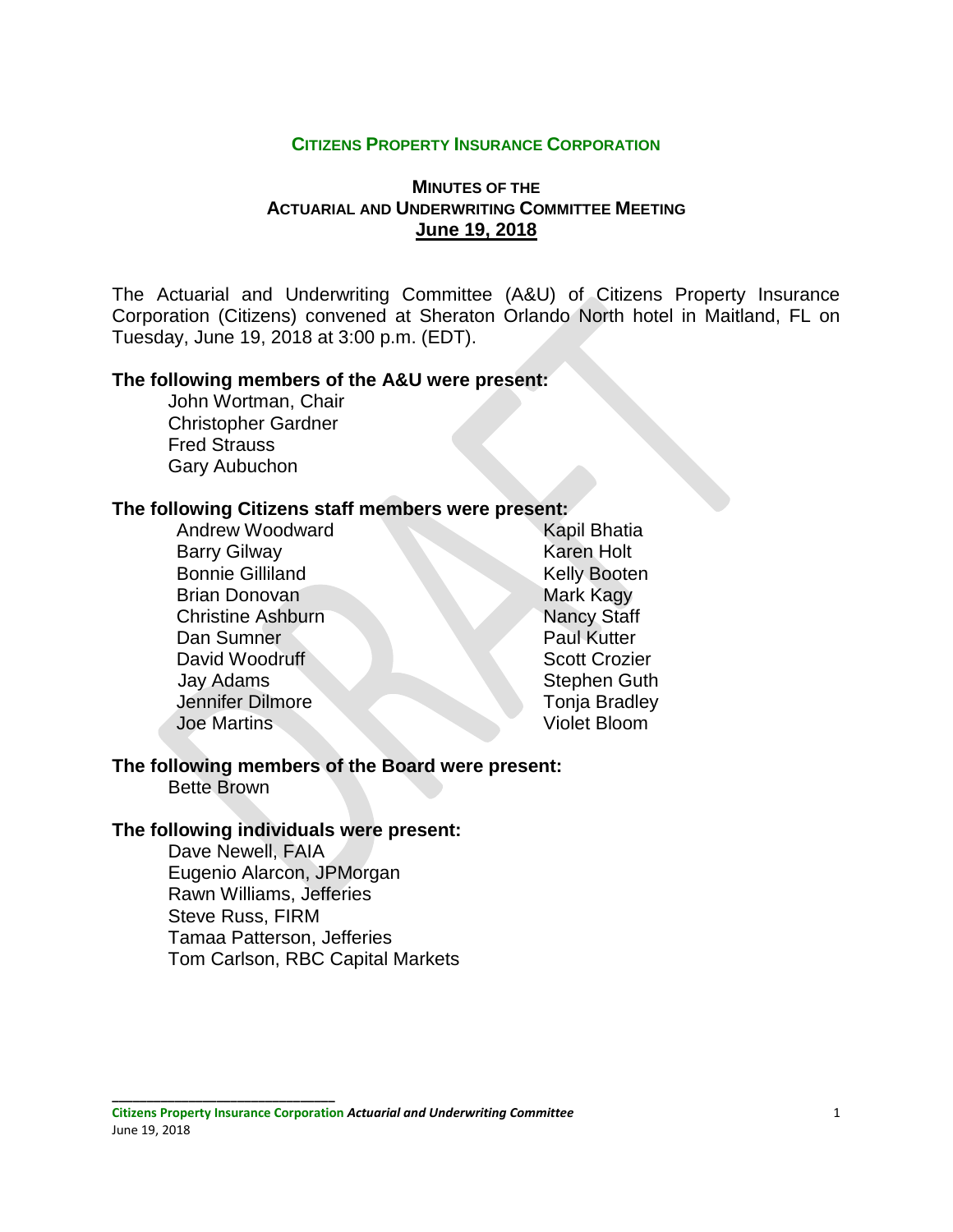# **Call Meeting to Order**

Roll was called and a quorum present.

# **1. Approval of Prior Meeting Minutes**

**A motion was made and seconded to approve the March 27, 2018 minutes. All were in favor. Motion carried.** 

## **2. Action Item – Annual Recommended 2019 Rate Filings**

CHAIRMAN WORTMAN: The next item on the agenda is the – the annual rate filing that the actuaries and the underwriting people have been working on for the last 30 days or so. But anyway, before we get into that, Bette Brown has asked to make a statement regarding the rates and I would like if I could to call on Bette to make her comments.

GOVERNOR BROWN: Thank you, Chairman Wortman and committee members. You know I am the consumer representative for the Board of Governors, and I would like to ask of the committee to consider delaying the rate decision for 2019. A couple of reasons. Florida still is in an ongoing emergency really recovering the South Florida, of course and all of Florida, the Keys are still in a recovery. Additionally, the 2018 rate changes were not in effect until May 1st, and that was by Commissioner Altmaier emergency order that set those rates to May 1st. We haven't even had, you know, a little over six months. So I believe that we should talk about this at the Board meeting tomorrow and so I am asking that you delay action until tomorrow. I appreciate the consideration.

CHAIRMAN WORTMAN: And I think Jennifer is going to make a comment.

MS. MONTERO: Yes, I would like to make a recommendation to delay our discussion until tomorrow's Board meeting.

CHAIRMAN WORTMAN: Okay, so then the recommendation of staff at the urging of Bette Brown is to delay the rate discussion, Brian, from today until tomorrow at the full Board meeting, and that is kind of because last year the rate change was delayed from February to May. And so should we talk about moving it from February to May again this year?

MS. MONTERO: Correct, absolutely.

CHAIRMAN WORTMAN: So I guess I would entertain a motion to approve Jennifer's recommendation that we delay the rate discussion until we have the full Board meeting tomorrow.

A VOICE: I will move to approve that motion.

**\_\_\_\_\_\_\_\_\_\_\_\_\_\_\_\_\_\_\_\_\_\_\_\_\_\_\_\_\_\_\_\_**

**Citizens Property Insurance Corporation** *Actuarial and Underwriting Committee* 2 June 19, 2018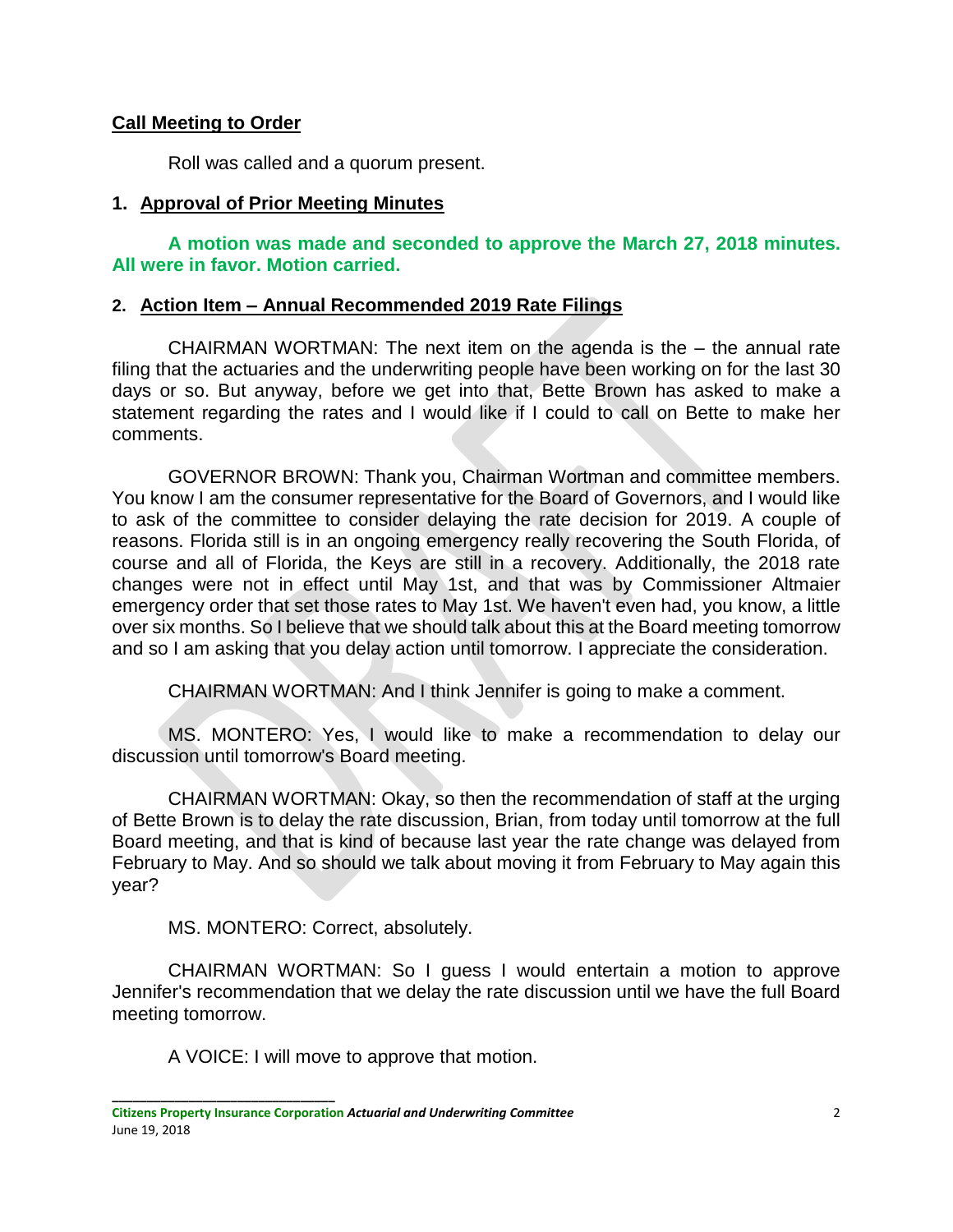A VOICE: Second.

CHAIRMAN WORTMAN: Okay, there is a motion and a second to approve the recommendation from staff that we delay the discussion of rates until the full Board meets tomorrow morning. Any other discussion? All in favor, say aye.

(Chorus of ayes.)

CHAIRMAN WORTMAN: Opposed. Hearing no opposition the motion unanimously carries.

GOVERNOR BROWN: Thank you, sir. Thank you.

CHAIRMAN WORTMAN: Brian, that is the quickest actuarial discussion you have ever had.

**A motion was made and seconded to approve the recommendation from staff that we delay discussion of rates until the Board of Governors meeting on June 20, 2018.**

# **3. Action Item - Product Changes – June 2018**

CHAIRMAN WORTMAN: The next item on the agenda is the product changes that will be discussed, and if approved, forwarded to the OIR for approval, and these are pretty much kind of clean up product issues in conjunction with some of the changes to the marketplace. So I will introduce staff to go through this.

MR. BITAR: Good afternoon, Chairman Wortman and committee members. Karen Holt is our Senior Director of product development and she is going to walk us through these proposed changes.

MS. HOLT: Good afternoon, Chairman Wortman and committee. For the record, this is Karen Holt. And as Chairman Wortman mentioned, these are more housekeeping kind of changes. None of the changes in this document or in this proposal have major coverage changes. They are really not intended to change coverage. So I am going to go through them pretty quickly and I will pause a couple of times for questions. Under the personal lines rule changes, the first section addresses roof underwriting rules. And what we are doing is we are trying to update our rules to add some specificity and a little bit more detail to support our underwriting efforts and to help the agents better understand our eligibility criteria. We are not changing, broadening or restricting eligibility.

The next item is a very straightforward item to remove a single comment, a single footnote from the mobile home dwelling program that states that policies with coverage limits below \$60,000 are eligible for the dwelling program. What this does is it allows policies that are eligible for the homeowners' program together into the dwelling program

**\_\_\_\_\_\_\_\_\_\_\_\_\_\_\_\_\_\_\_\_\_\_\_\_\_\_\_\_\_\_\_\_**

**Citizens Property Insurance Corporation** *Actuarial and Underwriting Committee* 3 June 19, 2018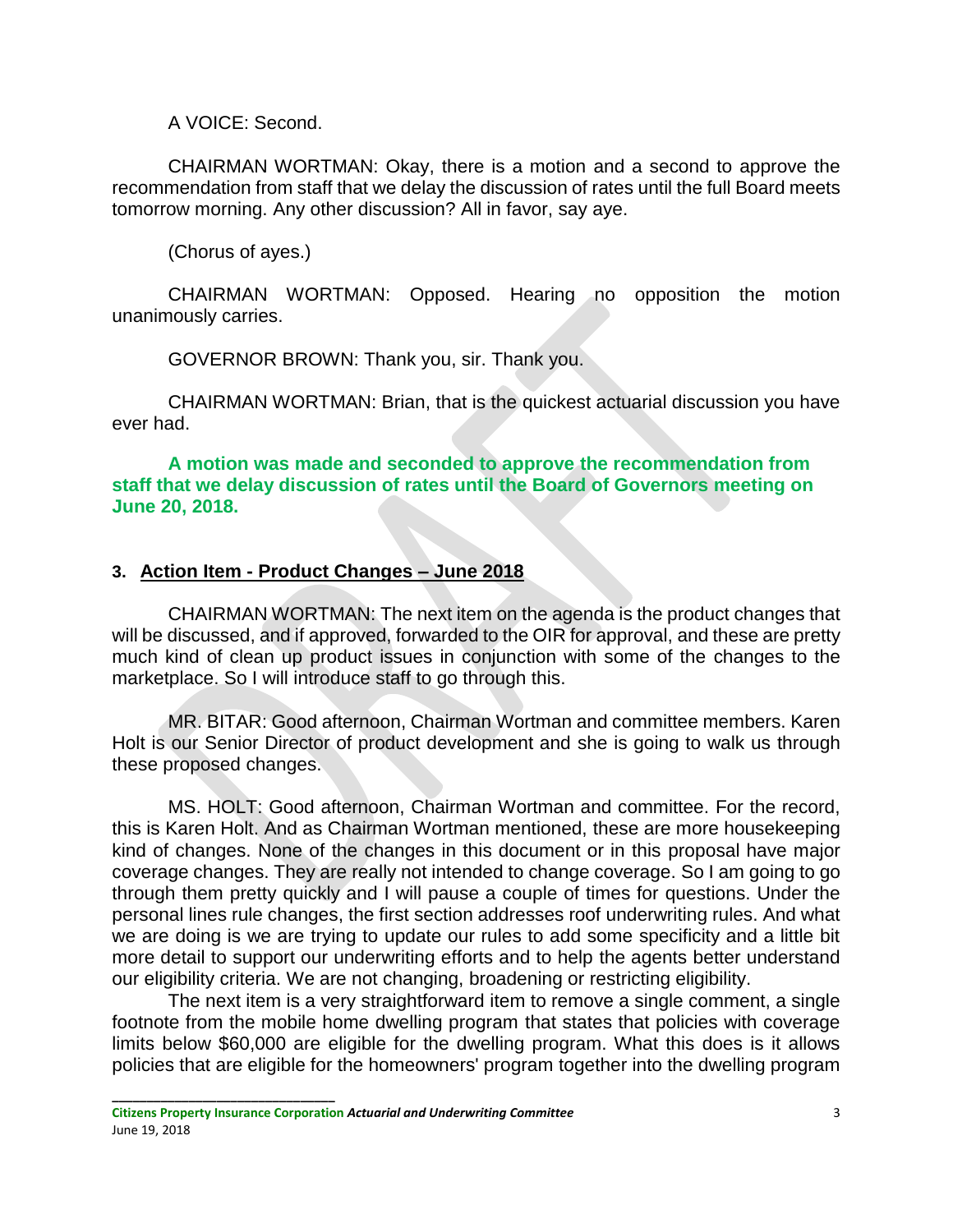with very restrictive coverage, and that rule was introduced inadvertently years ago and we want to remove it. Any questions on those?

Moving on to commercial lines, under wind mitigation forms, we need to make some updates to the wind mitigation forms that support larger buildings and we want to address required documents, clarify some definitions and then change some of the inspection signature requirements.

The next item is expand commercial class standards CSP codes to address risks that are currently eligible, but we want to add more refined codes. So we will not be changing eligibility. We will simply be capturing better and more refined data.

The third item addresses commercial residential multi peril wood roof rules, and this change is to bring this program in line with the other commercial programs, and specifically to add the roof construction enhancement definition to that program. Questions? No.

If you turn the page, the next section addresses policy and underwriting form changes. And again, these changers are not intended to modify coverage. They are really to better state most of the information. The first item addresses the policyholder acknowledgment of flood. Currently Citizens for risks that are located in flood zones, we do not require that the policyholder carry flood insurance. This is by statute. We do require that they sign an acknowledgment that they understand that they should have flood coverage. Our agents have requested updates to the form to add an additional option to allow applicants to indicate that they have structural coverage, but they don't have contents coverage.

The next section addresses legislative changes out of the 2018 legislative session. There are modifications to the flood disclosure language on the declarations page and there are updates to mediation requirements. And we request approve to implement necessary and appropriate changes to respond to these requirements.

Moving along, the next item addresses recision and reinstatement notices. Following Irma, as we went through the actions that were required in the emergency order and reinstated and rescinded numerous cancellation and non renewals, we identified the opportunity to add some additional information to the notices to help policyholder understanding. These changers are simply adding that information to the notices.

The next item addresses reasonable emergency measures. This is personal lines Recently as the Board is aware we made changes to the HO-3 and DP-3 contracts. Included in those changes were structural changes to reasonable emergency measures. We would like to carry those structural changes through to other contracts. Again, no substantive coverage change.

The rest of the list is very, very minor, and it is really restating or better expressing current coverage language and is not intended to crank coverage at all. These are responding to case law and various changes in the market. I will not read through those unless you guys would like for me to. If there are no questions I will read the recommendation.

Citizens staff recommends that the Actuarial and Underwriting Committee approve the above proposals to update policy contract forms, underwriting rules and supporting forms and authorize staff to take any appropriate or necessary action consistent with the product changes June 2018, action item to include filing with the Office of Insurance

**\_\_\_\_\_\_\_\_\_\_\_\_\_\_\_\_\_\_\_\_\_\_\_\_\_\_\_\_\_\_\_\_**

**Citizens Property Insurance Corporation** *Actuarial and Underwriting Committee* 4 June 19, 2018